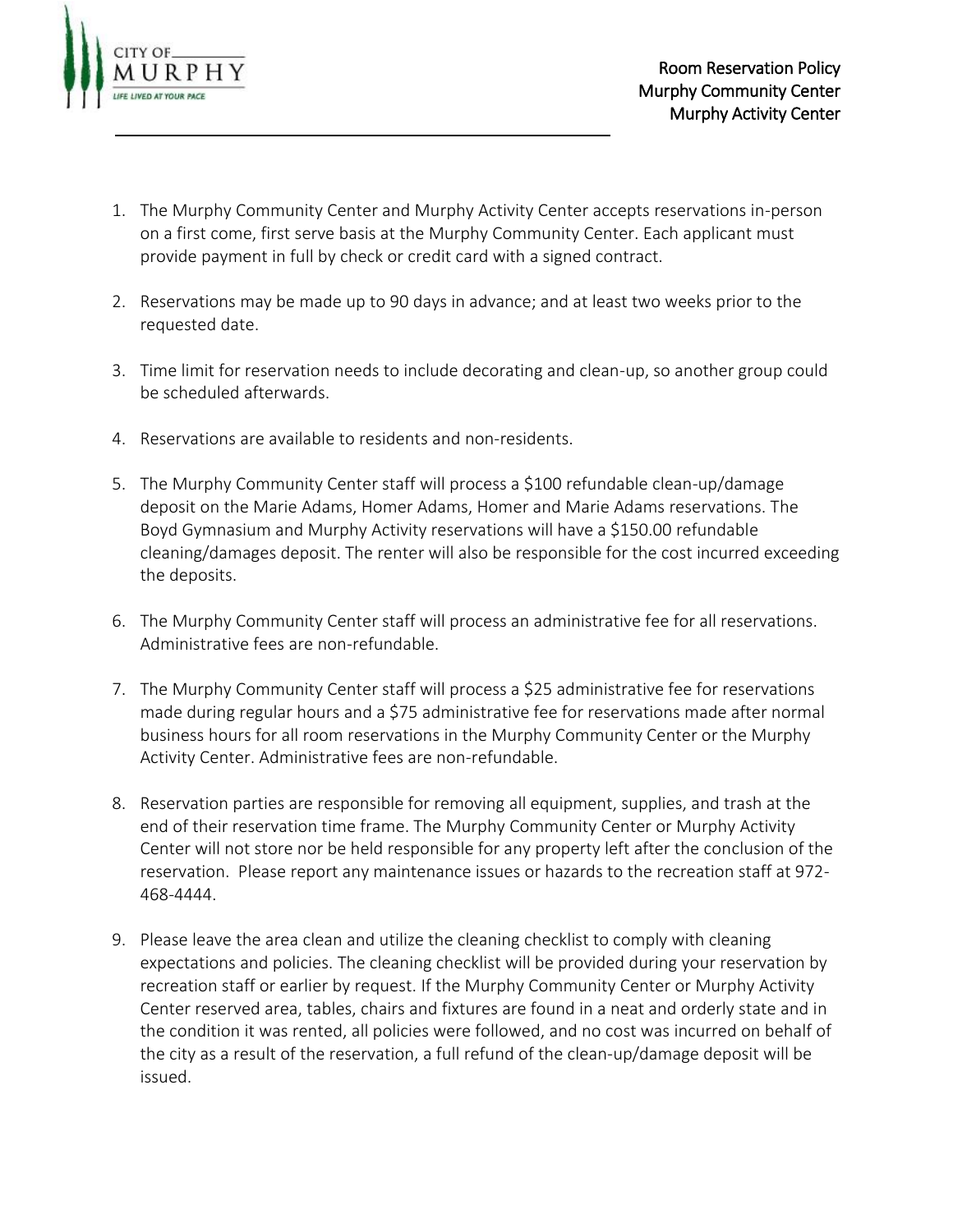

- 10. City sponsored meetings, events and recreational classes will take precedence. The Murphy Community Center or Murphy Activity Center has the right to cancel, move or reschedule a reservation at any time. This shall include the right to terminate a reservation during the activity if conditions so warrant.
- 11. All guest and children must stay in the room stated above during their reservation. Guests are allowed to tour the facility but cannot use the facility or any equipment during the reservation time. If any guests are interested in a tour of the facility they may do so after the reservation is complete.
- 12. Admission charges or the solicitation of funds in conjunction with a reservation requires the written approval of a Parks and/or Recreation Director. *Please refer to Chapter 16.02(19)- 12.02(20) Regarding City Code of Ordinances. In no way does the signing of this reservation rental form constitute written permission, written approval or written agreement from either the City of Murphy or from the Parks and Recreation Director.*
- 13. The activity must be under the direct supervision of the person making the reservation.
- 14. Organizations must provide a minimum of two adult chaperons for youth functions of 15 30 persons. One additional chaperon must be provided for each additional 10 persons. Chaperons must be present before the reservation begins and must remain throughout the entire function. The parent signing the contract for youth functions must be present throughout the entire reservation.
- 15. Organizations reserving the center must comply with all applicable facility rules and regulations as well as all City, State, and Federal laws, ordinances, and policies.
- 16. Organizations will be held accountable for the actions of their members during the reservation.
- 17. Organizations reserving the center shall be responsible for all damages to the facility and/or equipment which occur as a result of the reservation.
- 18. Excessively loud entertainment, as determined by staff, shall not be permitted.
- 19. The center does not furnish any utensil, plates, cups, serving dishes, tablecloths, trash bags, or other equipment. Rental group must bring their own kitchen and serving equipment. .
- 20. Food and beverage may be consumed in designated areas only. Please see Catering Policy for more information.